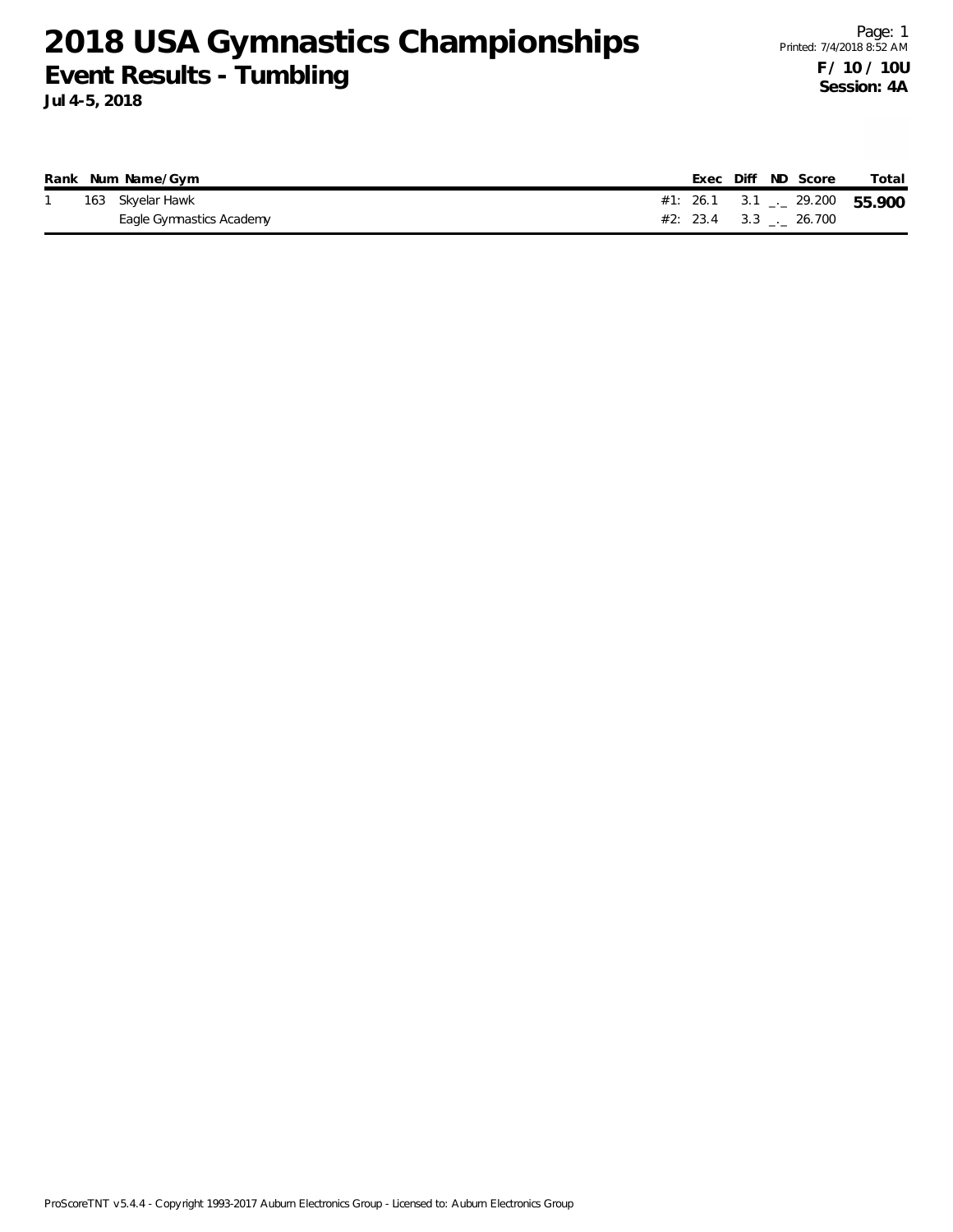|  | Rank Num Name/Gym       |  | Exec Diff ND Score               | Total |
|--|-------------------------|--|----------------------------------|-------|
|  | 67 Skyla Johnson        |  | #1: 23.8  1.2 $-$ 25.000  50.300 |       |
|  | All American Gymnastics |  | $#2: 24.1 \t1.2 \t 25.300$       |       |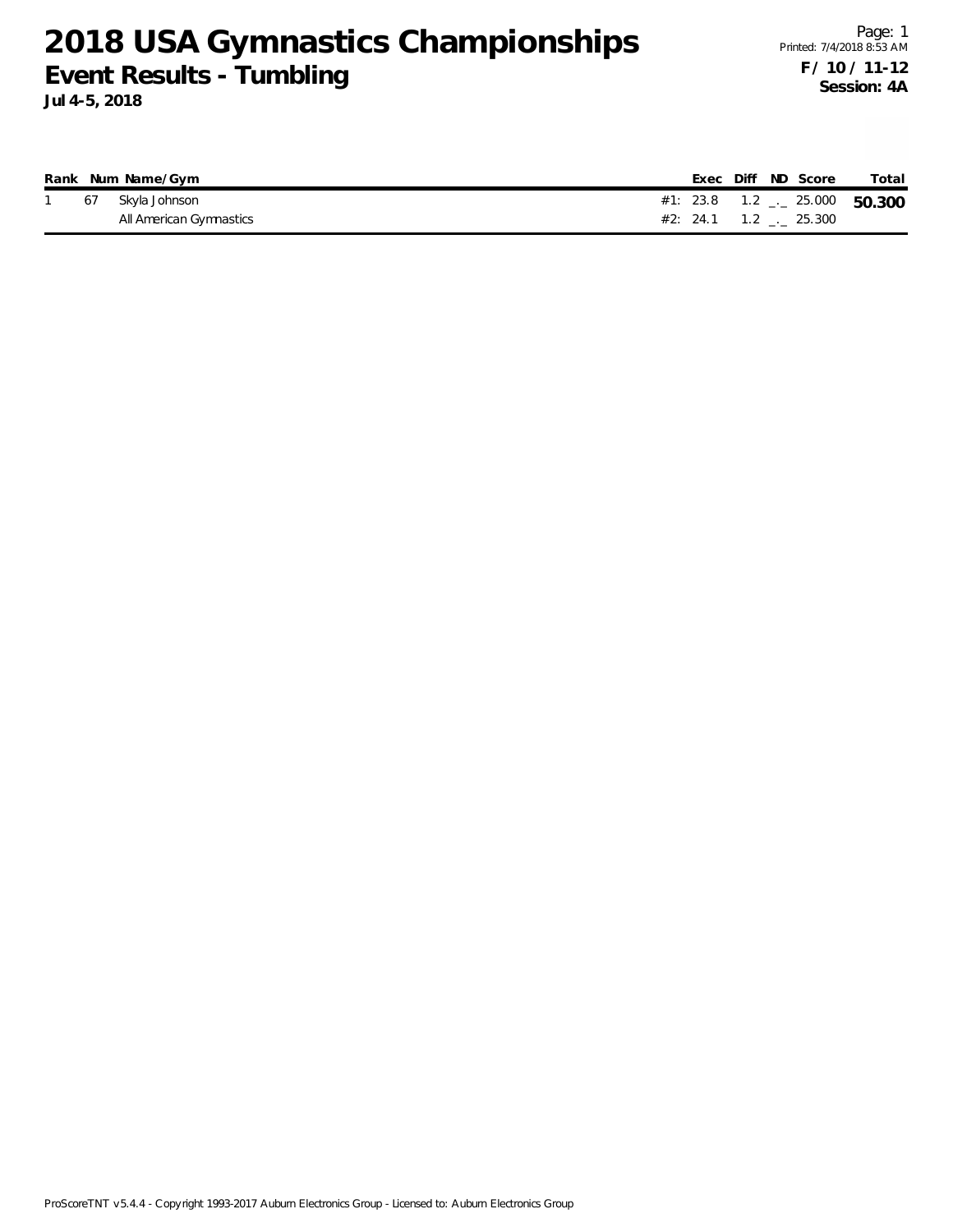|     | Rank Num Name/Gym           |  |  | Exec Diff ND Score                      | Total                             |
|-----|-----------------------------|--|--|-----------------------------------------|-----------------------------------|
|     | 556 Xavier Harper           |  |  | #1: 26.0 3.3 -0.6 28.700                | 58.400                            |
|     | Premier Athletics Knoxville |  |  | $#2: 26.6$ 3.1 . 29.700                 |                                   |
| 444 | Micah Miner                 |  |  |                                         | $#1: 23.4$ 2.3 -3.6 22.100 50.000 |
|     | Kris Power Tumbling         |  |  | $#2: 25.1 \qquad 3.1 -0.3 \quad 27.900$ |                                   |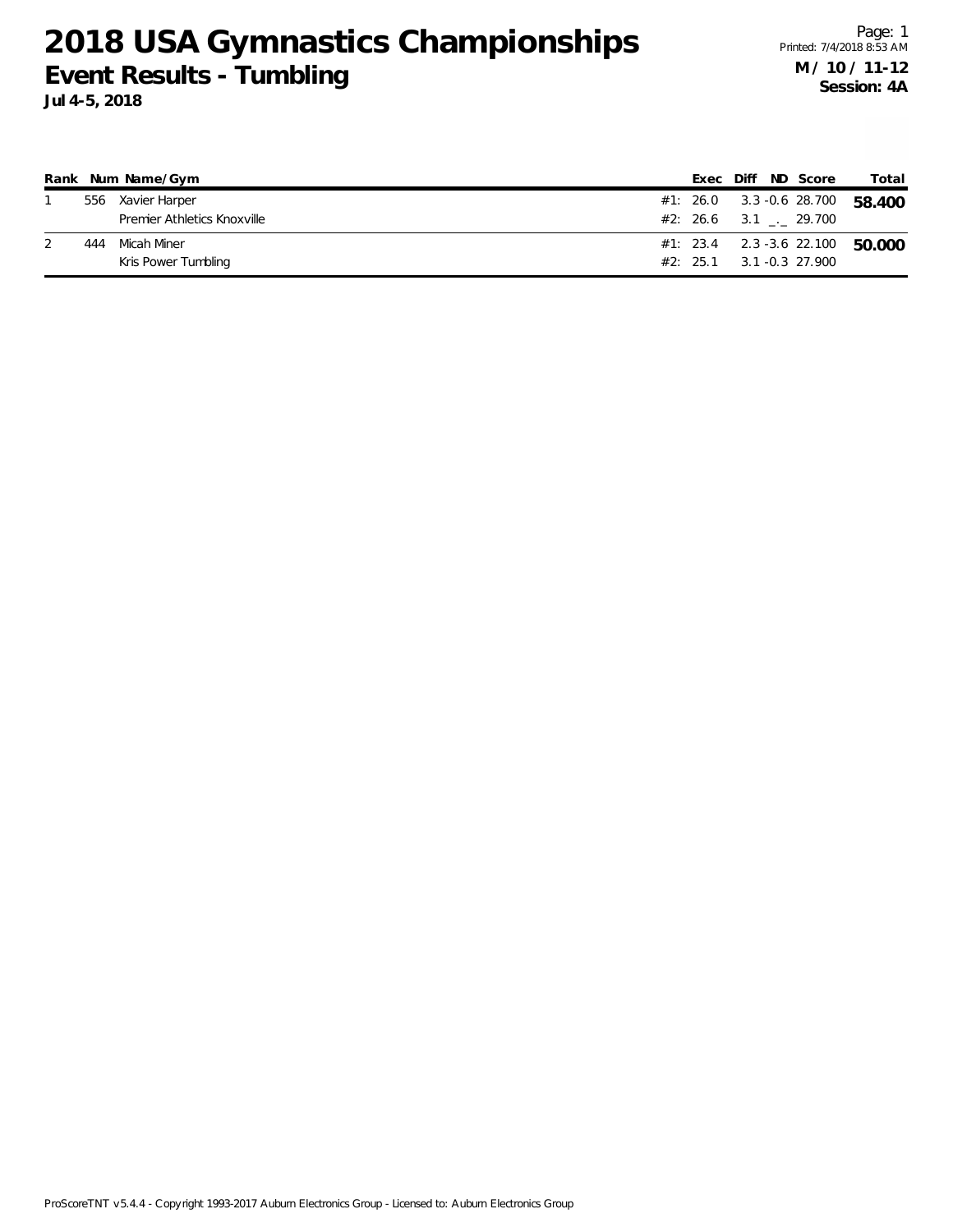|   |     | Rank Num Name/Gym                                    | Exec Diff            | ND Score                                          | Total  |
|---|-----|------------------------------------------------------|----------------------|---------------------------------------------------|--------|
|   | 733 | <b>Tori Fowler</b><br>Trevino's Gymnastics           | #1: 27.6<br>#2: 26.3 | $3.4$ $_{\sim}$ 31.000<br>$3.9$ $_{\sim}$ 30.200  | 61.200 |
| 2 | 457 | Madison Zander<br>Let It Shine Gymnastics            | #1: 27.2<br>#2: 25.4 | $3.4$ $-.$ 30.600<br>$3.9$ $_{\sim}$ 29.300       | 59.900 |
| 3 | 180 | Anastasia Katchalova<br>Elite World Gymnastics       | #1: 26.8<br>#2: 26.1 | $3.4$ $-.$ 30.200<br>3.2 . 29.300                 | 59.500 |
| 4 | 110 | Lizzie Roiger<br>Central Illinois Gymnastics Academy | #1: 25.9<br>#2: 25.9 | $3.4 - 0.3$ 29.000<br>$3.9 - 0.6$ 29.200          | 58.200 |
| 5 | 535 | Reese Nix<br>Oklahoma Extreme Tumbling               | #1: 26.1<br>#2: 24.7 | $3.4$ $-.$ 29.500<br>$1.2$ $_{\leftarrow}$ 25.900 | 55.400 |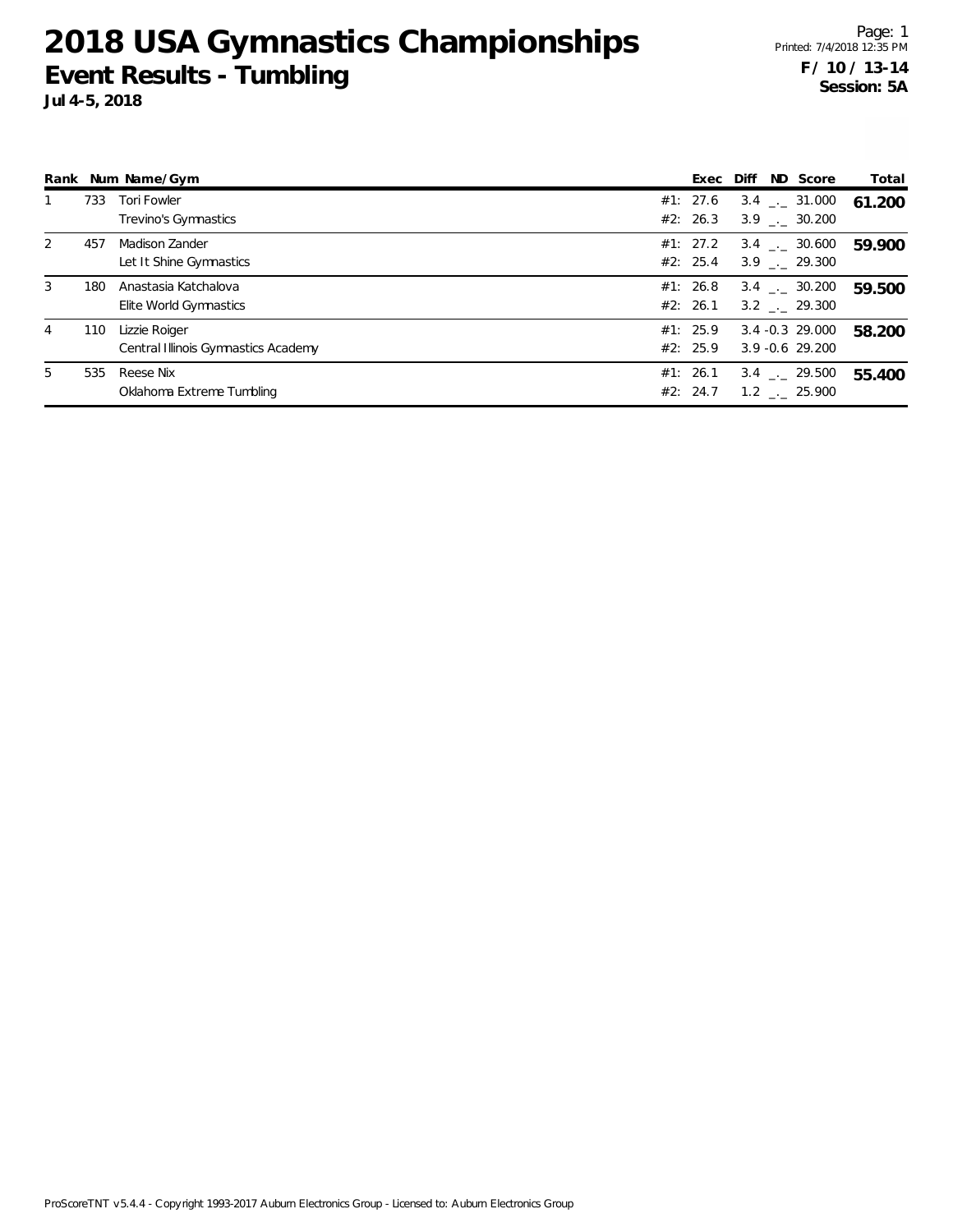|  | Rank Num Name/Gym |                                |  | Exec Diff ND Score | Total |
|--|-------------------|--------------------------------|--|--------------------|-------|
|  | 746 Gage Sieren   | #1: 23.0 3.7 $-26.700$ 55.900  |  |                    |       |
|  | Twist and Shout   | $\#2$ : 25.8 3.4 $\_\_$ 29.200 |  |                    |       |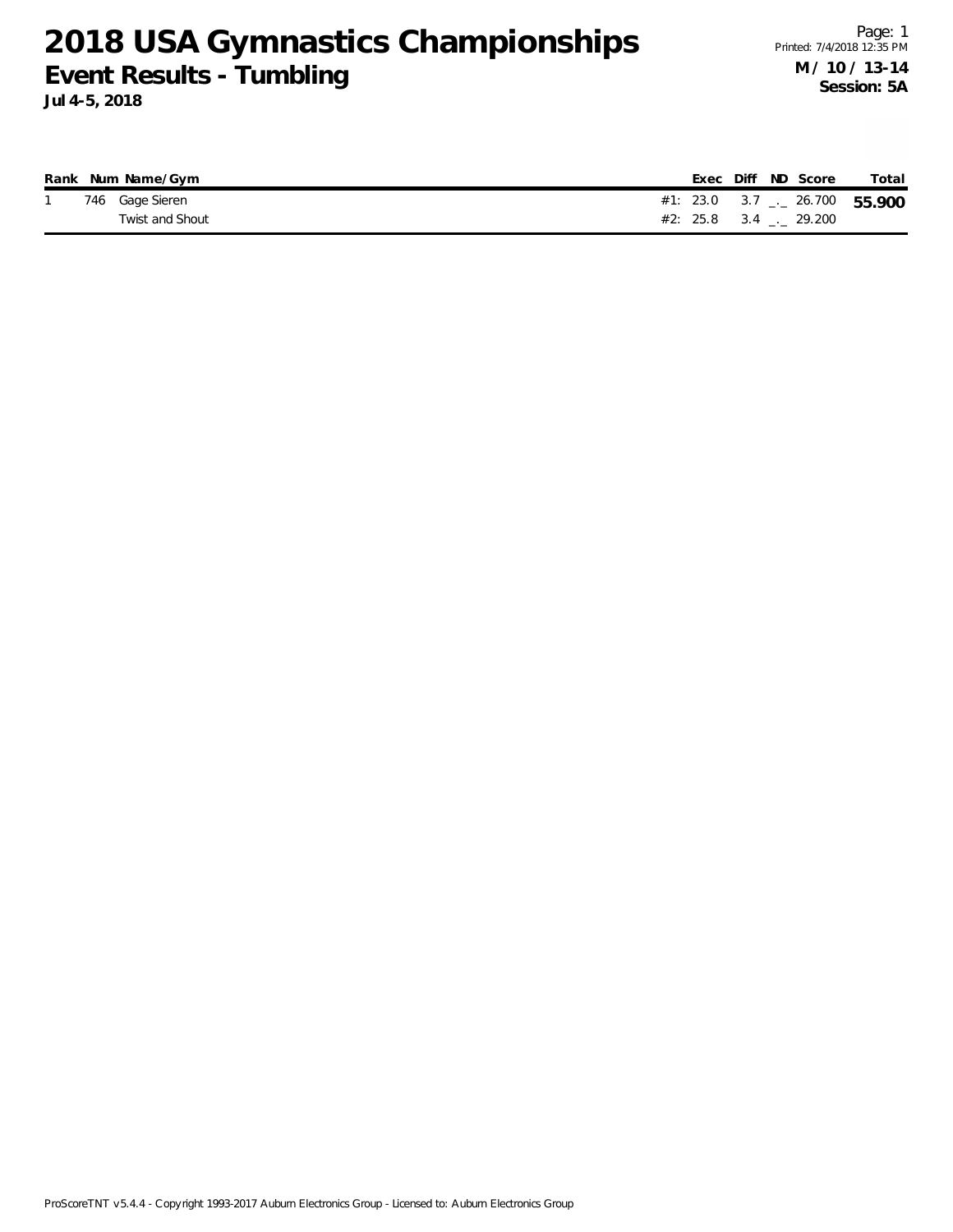**Jul 3-7, 2018**

|   |     | Rank Num Name/Gym                                    | ND Score<br>Diff<br>Exec                                                   | Total  |
|---|-----|------------------------------------------------------|----------------------------------------------------------------------------|--------|
|   | 153 | <b>Faith Bowers</b><br>Eagle Gymnastics Academy      | #1: 26.0<br>$3.2$ $_{\sim}$ 29.200<br>#2: 26.4<br>3.4 . 29.800             | 59.000 |
| 2 | 531 | Ashley Fritch<br>Oklahoma Extreme Tumbling           | #1: 26.1<br>3.4 . 29.500<br>#2: 25.2<br>$3.9$ $_{\sim}$ 29.100             | 58.600 |
| 3 | 669 | Hannah Zoldan<br><b>TAG USA Gymnastics</b>           | #1: 25.3<br>$3.2 - 0.3$ 28.200<br>#2: 25.4<br>3.4 . 28.800                 | 57.000 |
| 4 | 537 | Avery Slick<br>Oklahoma Extreme Tumbling             | #1: 24.9<br>3.2 -0.3 27.800<br>#2: 25.7<br>$3.4$ $-.29.100$                | 56.900 |
| 5 | 773 | Kira Schwartz<br>Wallers GymJam Academy              | #1: 24.4<br>$3.9$ $_{-1}$ 28.300<br>#2: 24.1<br>4.0 . 28.100               | 56.400 |
| 6 | 175 | <b>Emily White</b><br>Edge Sports Tumbling and Cheer | #1: 24.0<br>$3.2 - 0.3$ 26.900<br>#2: 24.1<br>$3.4$ $_{\leftarrow}$ 27.500 | 54.400 |